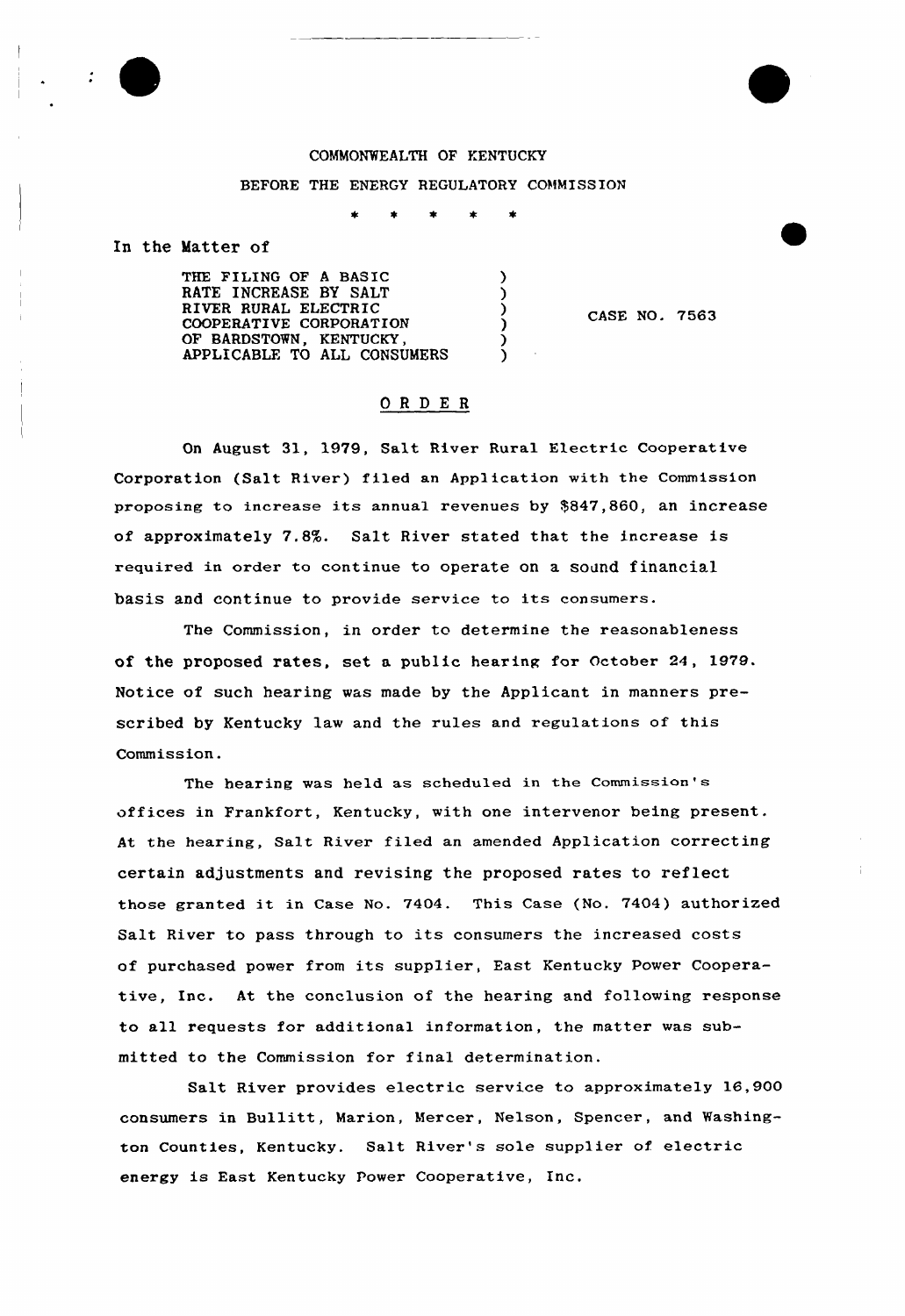



The Commission has accepted Salt River's proposed test year, the twelve-month period ending April 30, 1979, to determine the reasonableness of the proposed rates.

# VALUATION METHODS

# Net Investment

Salt River proposed a Net Investment Rate Base of \$11,044,176 in its Exhibit H. The Commission accepts this rate base with three exceptions. Customer Advances of \$110,067 have been deducted from the rate base in conformity with past Commission policy. Cash Working Capital is computed using the adjusted operating and maintenance expenses rather than actual year-end balances. However, operating taxes have been deducted from Cash Working Capital and the balance revised upward by \$8,101 to \$261,029. Subsequent to the preparation of Exhibit H, Salt River revised its proposed adjustment to Accumulated Depreciation. The result of this revised adjustment is to reduce Salt River's pro forma Accumulated Depreciation by \$30,599 to \$3,067,300. The net effect of these adjustments is to reduce the proposed rate base by \$71,367.

The Commission finds that Salt River's Net Investment devoted to its utility operations at the end of the test period is as follows:

| Utility Plant in Service      | \$13,508,597                |
|-------------------------------|-----------------------------|
| Construction Work in Progress | 37,959                      |
| Materials and Supplies        | 245,975                     |
| Prepayments                   |                             |
| Cash Working Capital          | $\frac{96,616}{261,029}(1)$ |
| Subtotal                      | \$14,150,176                |
| Less:                         |                             |
| Accumulated Depreciation      | \$3,067,300                 |
| Customer Advances             | 110,067                     |
| Subtotal                      | \$3,177,367                 |
| Net Investment                | \$10,972,809                |

### Capita1 Structure

The Commission finds, from the evidence of record, Salt River's Capital Structure at the end of the test-year to be

 $(1)$ One-eighth (1/8) of adjusted operating and maintenance expenses less purchased power.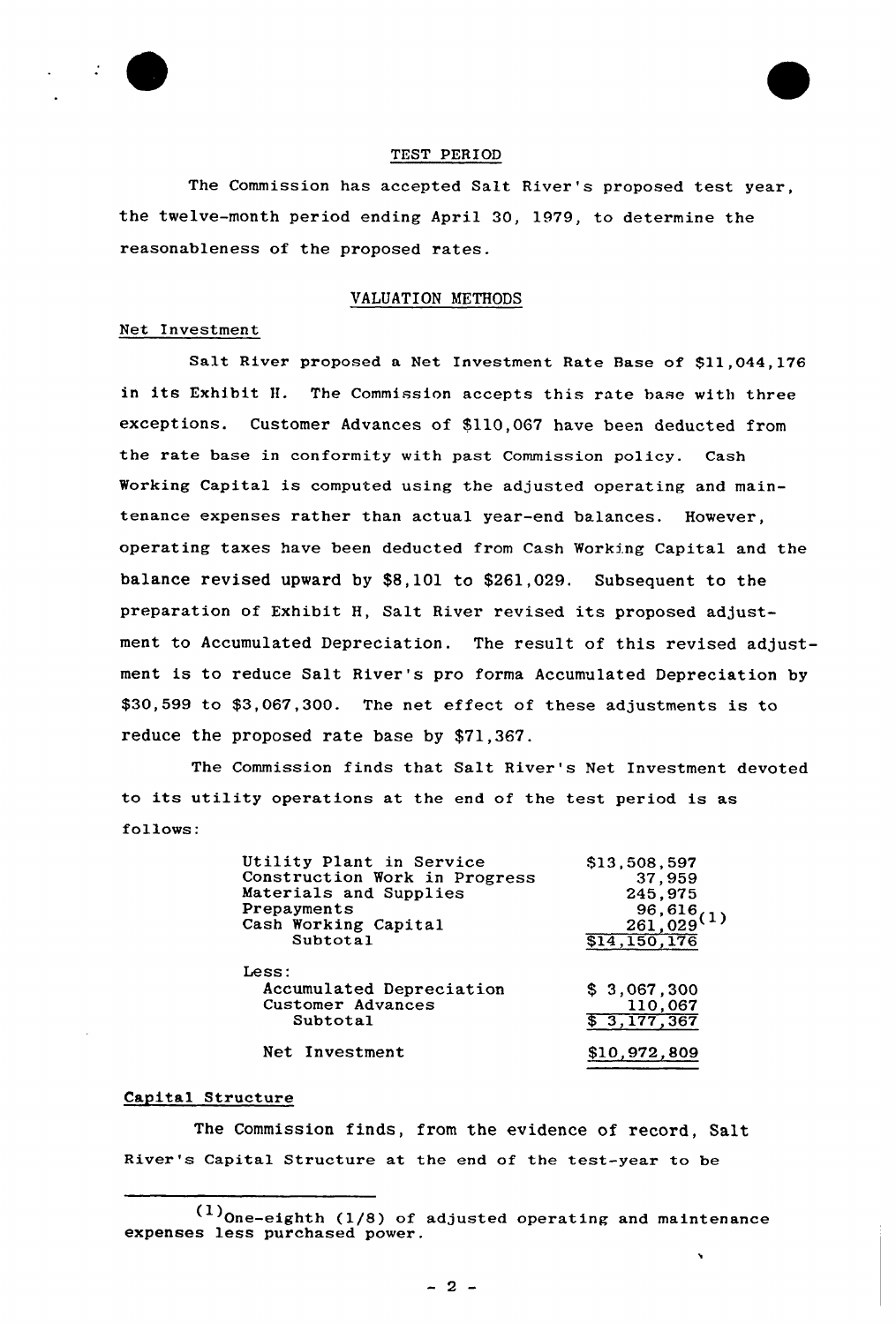\$11,805,512, consisting of \$8,251,546 of debt and \$3,553,966 of equity. Non-cash patronage capital credits in the amount of \$528,033 have been excluded from the equity portion in conformity with past Commission policy. This valuation method is the same as presented by Salt River in its Exhibit J.

Due consideration has been given to other elements of value not reflected in the evidence of record. The rates of return found reasonable on the above-mentioned valuation methods will provide Salt River with sufficient revenues to meet the mortgage requirements of its principal lending agents.

## REVENUES AND EXPENSES

Salt River proposed several adjustments to its income statement as reflected in its amended Exhibit B. We find these adjustments to be known and measurable and accept them for rate-making purposes with one exception. We have reduced the proposed adjustment to right-of-way clearing maintenance expense by \$100,675 to \$83,000. We feel that without this additional funding for proper maintenance Salt River's consumers will suffer increased service interruptions and line losses.

After including the accepted adjustments, Salt River's test period operations are adjusted as follows:

|                                                   | Actual             | Proforma<br>Adjustments | Adjusted         |
|---------------------------------------------------|--------------------|-------------------------|------------------|
| Operating Revenues                                | \$9,654,442        | \$1,160,069             | \$10,814,511     |
| Operating Expenses                                | 9,442,852          | 1,121,937               | 10,704,789       |
| Net Operating Income<br>Other Income (Deductions) | $\sqrt{$}$ 211,590 | \$(101, 868)            | 109,722          |
| Net                                               | (302, 570)         | (54, 020)               | (356, 590)       |
| Net Income (Loss)                                 | (90,980)           | 157,888)                | $\sqrt{264,868}$ |

### RATE OF RETURN

The Commission is of the opinion that the adjusted rate of return of 1.0% is clearly deficit and is unfair, unjust, and unreasonable. (2)

 $(2)$ \$109,722 + \$10,972,809

 $-3 -$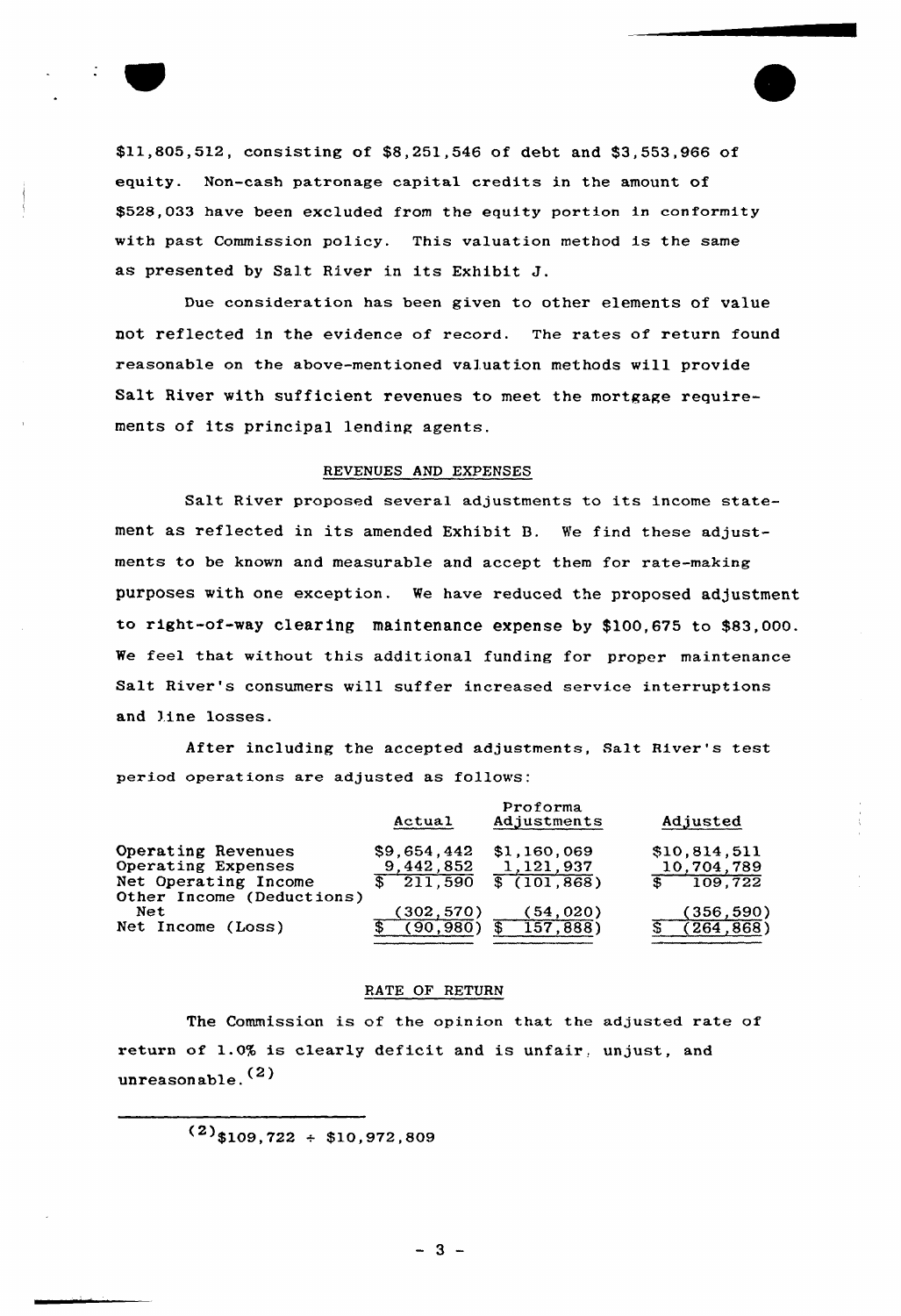

Ne are of the opinion that a fair, just, and reasonable rate of return is 7.5%. To achieve these earnings, Salt River is entitled to increase its electric rates to generate additional annual revenues of \$713,239 based on test-period conditions. (3)

The rates and charges set out in attached Appendix "A" are designed to produce annual revenues of approximately \$11,527,750 including the additional revenues granted herein.

### RATE DESIGN

Salt River proposed to change its rate structure by consolidating certain consumer rate classifications and, further, by flattening energy usage within the existing declining block rate structure. As the Commission finds that this reflects a move toward the rate-making standards contained in the Nationa1 Energy Act, more specifically, the Public Utility Regulatory Policies Act of 1978 (PURPA), and that it encourages energy conservation, the proposed change has been incorporated in Appendix "A".

## SUMMARY

The Commission, after considering all the evidence of record and being fully advised, is of the opinion and so FINDS:

That a fair, just, and reasonable rate of return is 7.5% and that to achieve these earnings Salt River is entitled to generate additional annual revenues of \$713,239.

That the rates and charges set out in Appendix "A" attached hereto and made a part hereof will produce gross annual revenues in the amount of approximately \$11,527,750 and are the fair, just, and reasonable rates for the Applicant to charge for electric service in that they will produce revenues sufficient to permit it to pay its operating expenses and service its debt.

That the rates proposed by Salt River in this Case are unfair, unjust, and unreasonable in that they produce gross annual revenues in excess of \$11,527,750 and should be denied.

 $(3)$ \$10,972,809 x .075 = \$822,961 - \$109,722 = \$713,239

 $-4$   $-$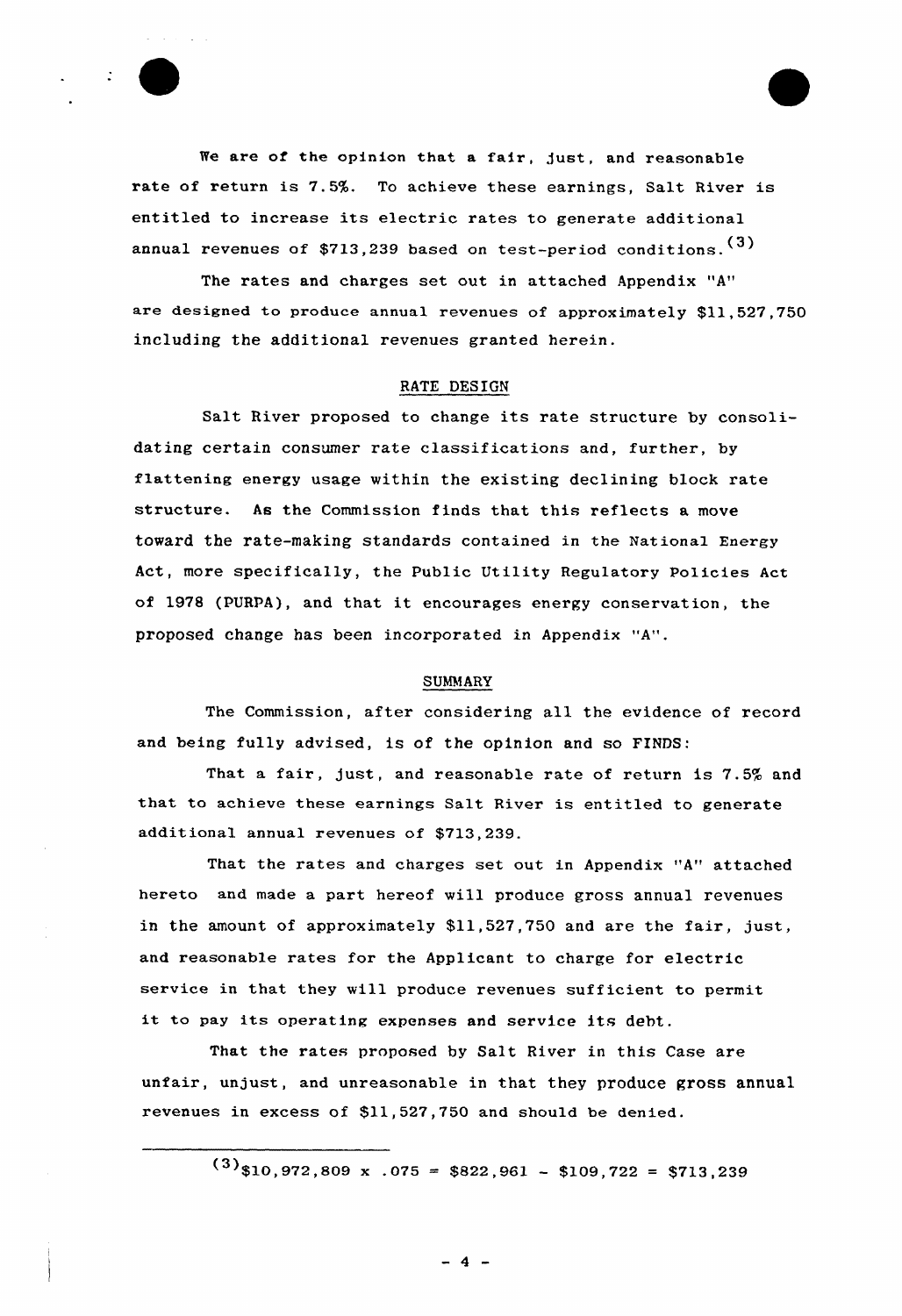

IT IS THEREFORE ORDERED, that the rates sought by Salt River Rural Electric Cooperative Corporation in this Case be and the same are hereby denied.

IT IS FURTHER ORDERED, that the rates set out in attached Appendix "A" are hereby approved for electric service rendered by Salt River Rural Electric Cooperative Corporation on and after the date of this Order.

IT IS FURTHER ORDERED, that the Applicant shall file with this Commission within thirty <30) days from the date of this Order its revised tariff sheets setting out the rates approved herein.

Done at Frankfort, Kentucky, this the 5th day of March, 1980.

ENERGY REGULATORY COMMISSION Chairman  $\mathbf{r}$  $\sqrt[4]{1}$ ce  $Chairma$ Commiss

ATTEST:

**Secretary**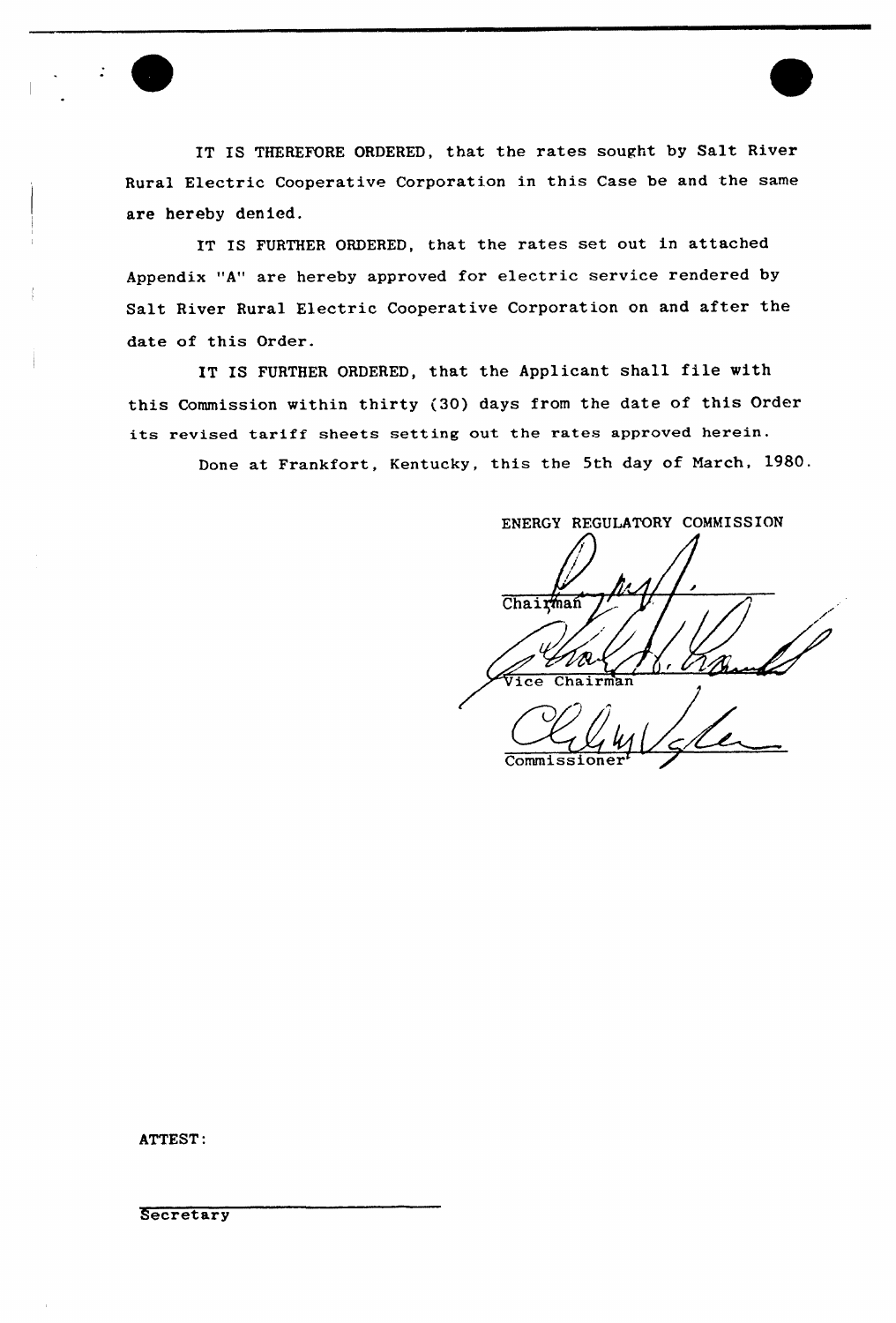

### APPENDIX "A"

# APPENDIX TO AN ORDER OF THE ENERGY REGULATORY COMMISSION IN CASE NO. 7563 DATED MARCH 5, 1980

The following rates and charges are prescribed for the customers in the area served by Salt River Rural Electric Cooperative Corporation. All other rates and charges not specifically mentioned herein shall remain the same as those in effect under the authority of the Commission prior to the date of this Order.

## Schedule A-5 Farm and Home Service\*

### Type of Service

Single-phase 60 cycles, at available secondary voltage.

### Rate

| First       |                     |  |                   | 40 KWH per month (minimum bill) | \$5.00 per Month  |  |
|-------------|---------------------|--|-------------------|---------------------------------|-------------------|--|
| Next        |                     |  | 60 KWH per month  |                                 | $.0514$ per $KWH$ |  |
| Next        |                     |  | 100 KWH per month |                                 | $.0386$ per KWH   |  |
| Next        |                     |  | 800 KWH per month |                                 | .0358 per KWH     |  |
| Next        | 1,000 KWH per month |  |                   |                                 | $.0328$ per KWH   |  |
| <b>Over</b> | 2,000 KWH per month |  |                   |                                 | $.0288$ per KWH   |  |
|             |                     |  |                   |                                 |                   |  |

### Minimum Charge

The minimum monthly charge under the above rate shall be \$5.00 where 25 KVA or less transformer capacity is required. For members requiring more than 25 KVA transformer capacity, the minimum monthl charge shall be increased at the rate of .75 of each additional KVA or fraction thereof required. Payment of the minimum charge shall entitle the member in all cases to the use of the number of kilowatt hours, corresponding to the minimum charge in accordance with the foregoing rate.

### Schedule B-2 Commercial and Small Power Service»

#### Availability

Available to commercial consumers, small industrial consumers, schools, churches, community halls and three phase farm consumers for all uses including lighting, appliances, cooking, heating, and motors all subject to the established rules and regulations of the Cooperative covering this service.

Service under this Schedule is limited to consumers whose load requirements do not exceed 37.5 KVA of transformer capacity.

Consumers having their homes on the same premises with their business establishments may include service to both on the same meter, in which case, all services will be billed under this schedule meter, in which case, all services will be billed under this scheen using the rate set out below. If the consumer prefers he may make provisions for two meters, in which case, his usage for residential provisions for two meters, in which case, his usage for residential schedule, and his usage for business will be billed under this schedule and rate.

+The monthly kilowatt hour usage shall be subject to plus or minus an adjustment per KWH determined in accordance with the "Fuel Adjustment Clause."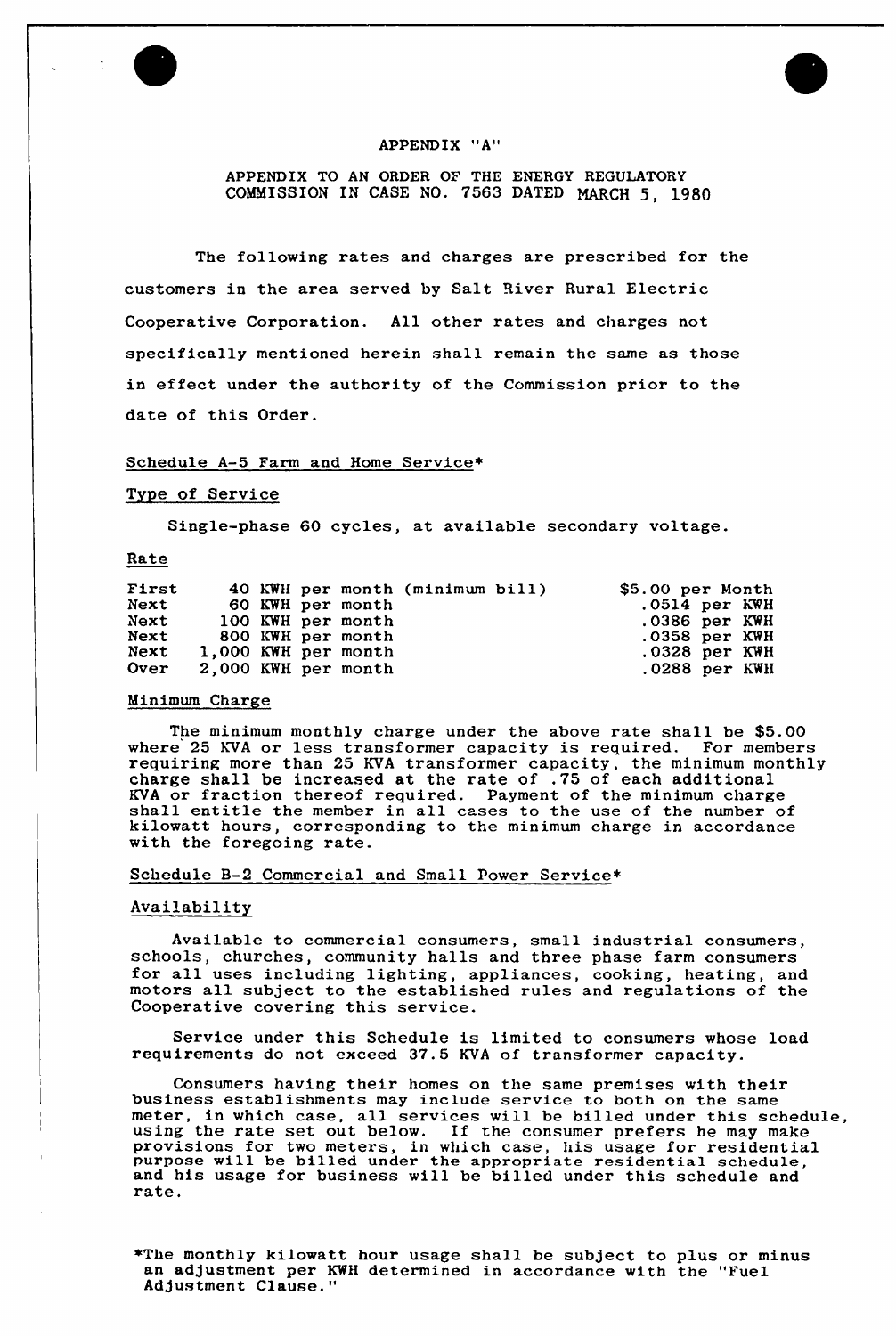

Schedule B-2 Commercial and Small Power Service (Cont'd)\*

#### Type of Service

Single-phase, and three-phase at available secondary voltage.

Rate

| First<br>Next<br>Next<br>Next<br><b>Over</b> | 60 KWH per month<br>200 KWH per month<br>700 KWH per month<br>1,000 KWH per month |  | 40 KWH per month (minimum bill) |  | $$5.25$ per month<br>$.0875$ per KWH<br>$.0642$ per KWH<br>$.0470$ per KWH<br>$.0390$ per KWH |
|----------------------------------------------|-----------------------------------------------------------------------------------|--|---------------------------------|--|-----------------------------------------------------------------------------------------------|
|----------------------------------------------|-----------------------------------------------------------------------------------|--|---------------------------------|--|-----------------------------------------------------------------------------------------------|

### Minimum Charge

The minimum monthly charge under the above rate shall be \$5.25<br>ie 37.5 KVA or less of transformer capacity is required. For where 37.5 KVA or less of transformer capacity is required. consumers requiring. more than 37.5 KVA of transformer capacity, the minimum monthly charge shall be increased at the rate of .75<br>for additional KVA or fraction thereof required. Where the minimum for additional KVA or fraction thereof required. charge is increased in accordance with the terms of this section, additional energy shall be included in accordance with the foregoing rate.

### Temporary Service

Temporary service shall be supplied in accordance with the foregoing rate except that there shall be an additional charge of \$3.90 for each kilowatt or fraction thereof of connected load<br>for each month or fraction thereof that service is connected. Bills will not be pro-rated for a fractional part of a month.

## Schedule LLP-1 Large Power Service (Over 37.5 — Under 500 KW)+

#### Availability

Available to commercial, industrial consumers, schools, churches, community halls and three phase farm consumers subject to the established rules and regulations of the Cooperative covering this service.

#### Rate

\$3.90 per month per KW of billing demand plus energy charges of:

3.69¢ per KWH for the first 50 KWH used per month per KW of billing demand. 2.91¢ per KWH for the next 50 KWH used per month per KW of billing demand.

2.69¢ per KWH for all remaining KW used per month.

Schedule LLP-2 Large Power 500 KW under 3,000 KW (Secondary Voltage)<

Demand Charge: \$3.90 per month per KWH of billing demand

### Energy Charge:

| First 20,000 KWH per month                             |  | \$.0391 per KWH                |  |
|--------------------------------------------------------|--|--------------------------------|--|
| Next 20,000 KWH per month<br>Over 40,000 KWH per month |  | .0263 per KWH<br>.0220 per KWH |  |

## Determination of Billing Demand

The billing demand shall be the maximum average kilowatt load used by the consumer for any period of fifteen (15) consecutive used by the consumer for any period of fifteen (15) consecutive<br>minutes during the month for which the bill is rendered as indicate or recorded by a demand meter.

\*The monthly kilowatt hour usage shall be subject to plus or minus an adjustment per KWH determined in accordance with the "Fuel Adjustment Clause."